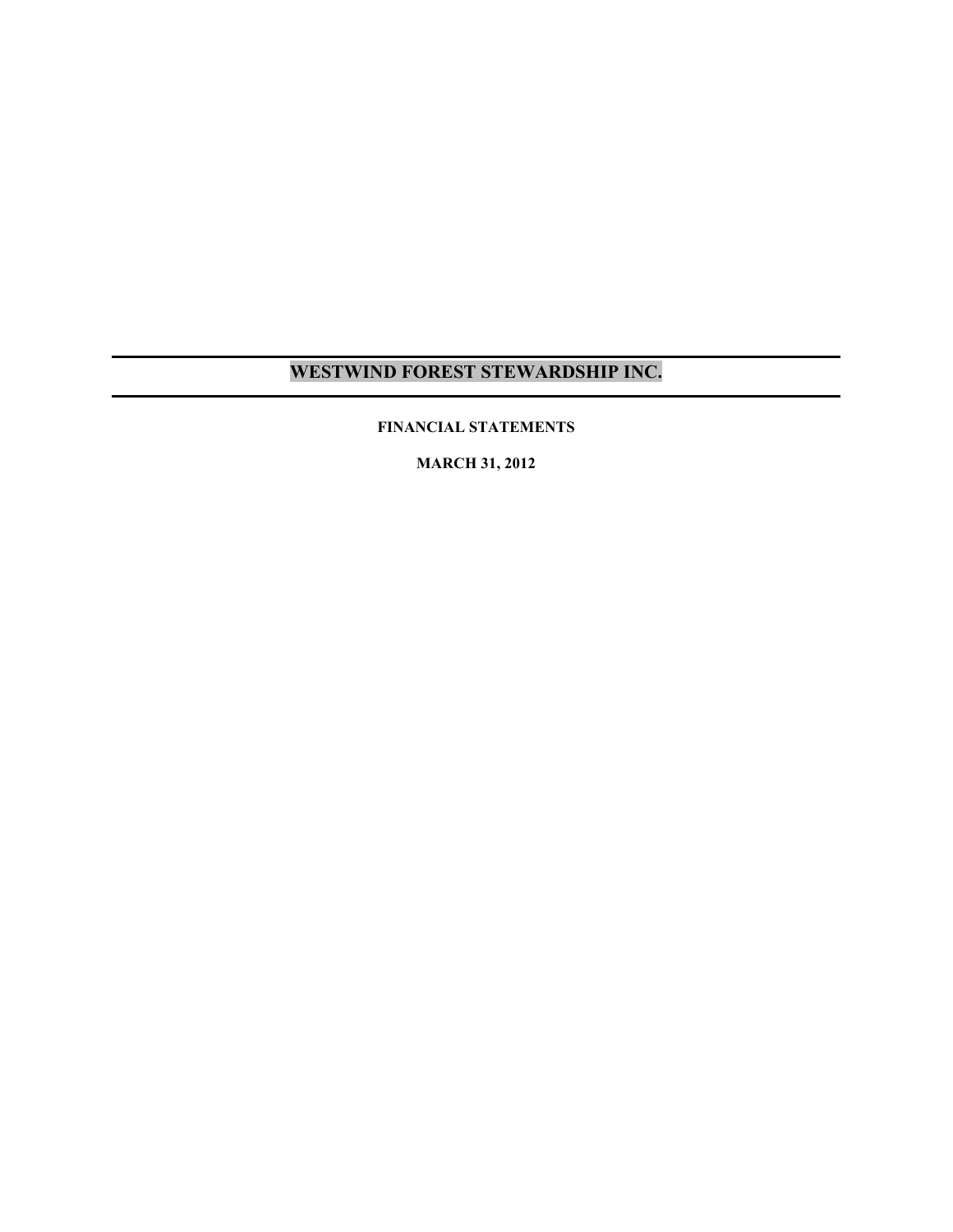### **MARCH 31, 2012**

## **CONTENTS**

Page

| REVIEW ENGAGEMENT REPORT                        | 1              |
|-------------------------------------------------|----------------|
| FINANCIAL STATEMENTS                            |                |
| <b>Balance Sheet</b>                            | $\overline{2}$ |
| Statement of Changes in Net Assets              | 3              |
| Statement of Revenue, Expenditures, and Surplus | $\overline{4}$ |
| Statement of Changes in Financial Position      | 5              |
| Notes to the Financial Statements               | 6              |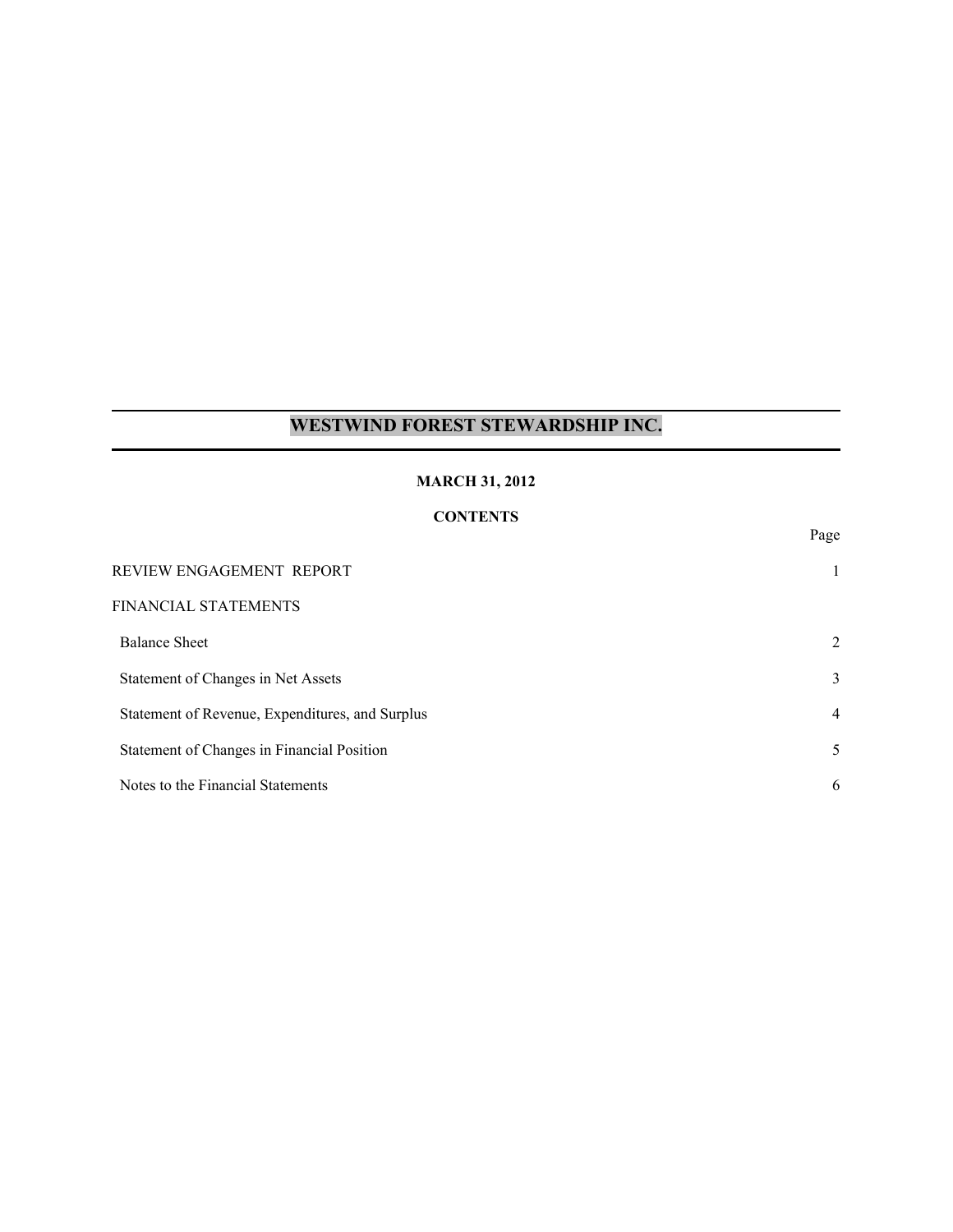### **6 William Street Parry Sound, Ontario P2A 1V1 Phone: 705-746-5300 Fax: 705-746-1482**

### **REVIEW ENGAGEMENT REPORT**

To the Members of WESTWIND FOREST STEWARDSHIP INC.

I have reviewed the balance sheet of WESTWIND FOREST STEWARDSHIP INC. as at March 31, 2012 and the statements of revenue, expenditures and surplus, changes in net assets and changes in financial position, for the year then ended. My review was made in accordance with Canadian generally accepted standards for review engagements and accordingly consisted primarily of enquiry, analytical procedures and discussion related to information supplied to me by the company.

A review does not constitute an audit and consequently, I do not express an audit opinion on these financial statements.

Based on my review nothing has come to my attention that causes me to believe that these financial statements are not, in all material respects, in accordance with Canadian generally accepted accounting principles.

Parry Sound, Ontario CHARLES A. DUROCHER, C. A. May 11. 2012 LICENSED PUBLIC ACCOUNTANT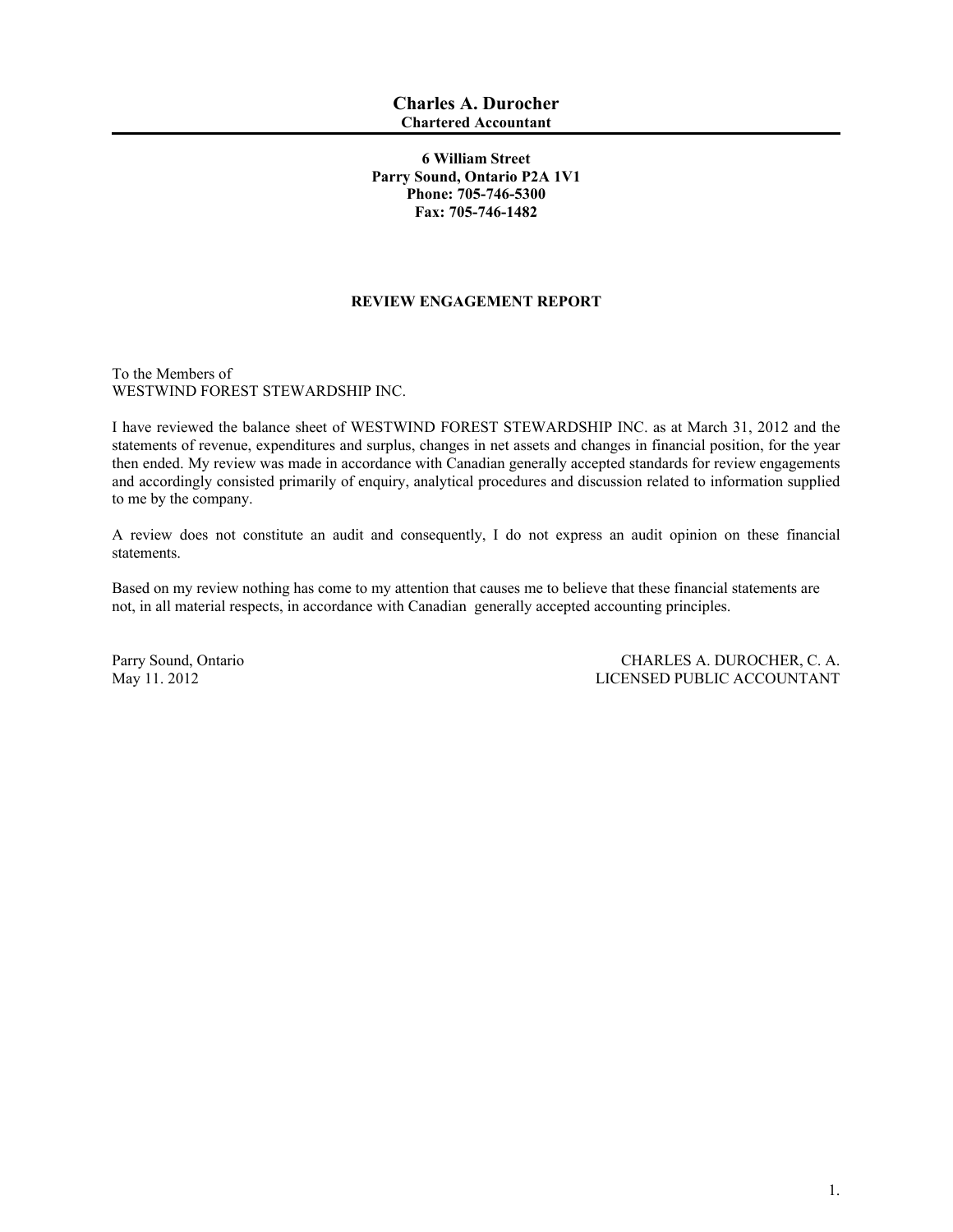### **BALANCE SHEET**

## **AS AT MARCH 31, 2012**

|                                                                                 | <b>ASSETS</b>      | 2012                    |              | 2011              |
|---------------------------------------------------------------------------------|--------------------|-------------------------|--------------|-------------------|
| <b>CURRENT ASSETS</b><br>Cash and term deposits<br>Accounts receivable (Note 3) |                    | \$<br>224,824<br>68,230 | \$           | 153,756<br>99,980 |
|                                                                                 |                    | 293,054                 |              | 253,736           |
| CAPITAL ASSETS (Note 4)                                                         |                    | 7,811                   |              | 9,990             |
|                                                                                 |                    | \$<br>300,865           | $\mathbb{S}$ | 263,726           |
|                                                                                 | <b>LIABILITIES</b> |                         |              |                   |
| <b>CURRENT LIABILITIES</b><br>Accounts payable and accrued liabilities          |                    | \$<br>116,527           | \$           | 96,620            |
|                                                                                 |                    | 116,527                 |              | 96,620            |
|                                                                                 | <b>NET ASSETS</b>  |                         |              |                   |
| Net assets invested in capital assets                                           |                    | 7,811                   |              | 9,990             |
| Unrestricted net assets                                                         |                    | 176,527                 |              | 157,116           |
|                                                                                 |                    | 184,338                 |              | 167,106           |
|                                                                                 |                    | \$<br>300,865           | $\$$         | 263,726           |

APPROVED ON BEHALF OF THE MEMBERS:

\_\_\_\_\_\_\_\_\_\_\_\_\_\_\_\_\_\_\_\_\_\_\_\_\_\_\_\_\_ Director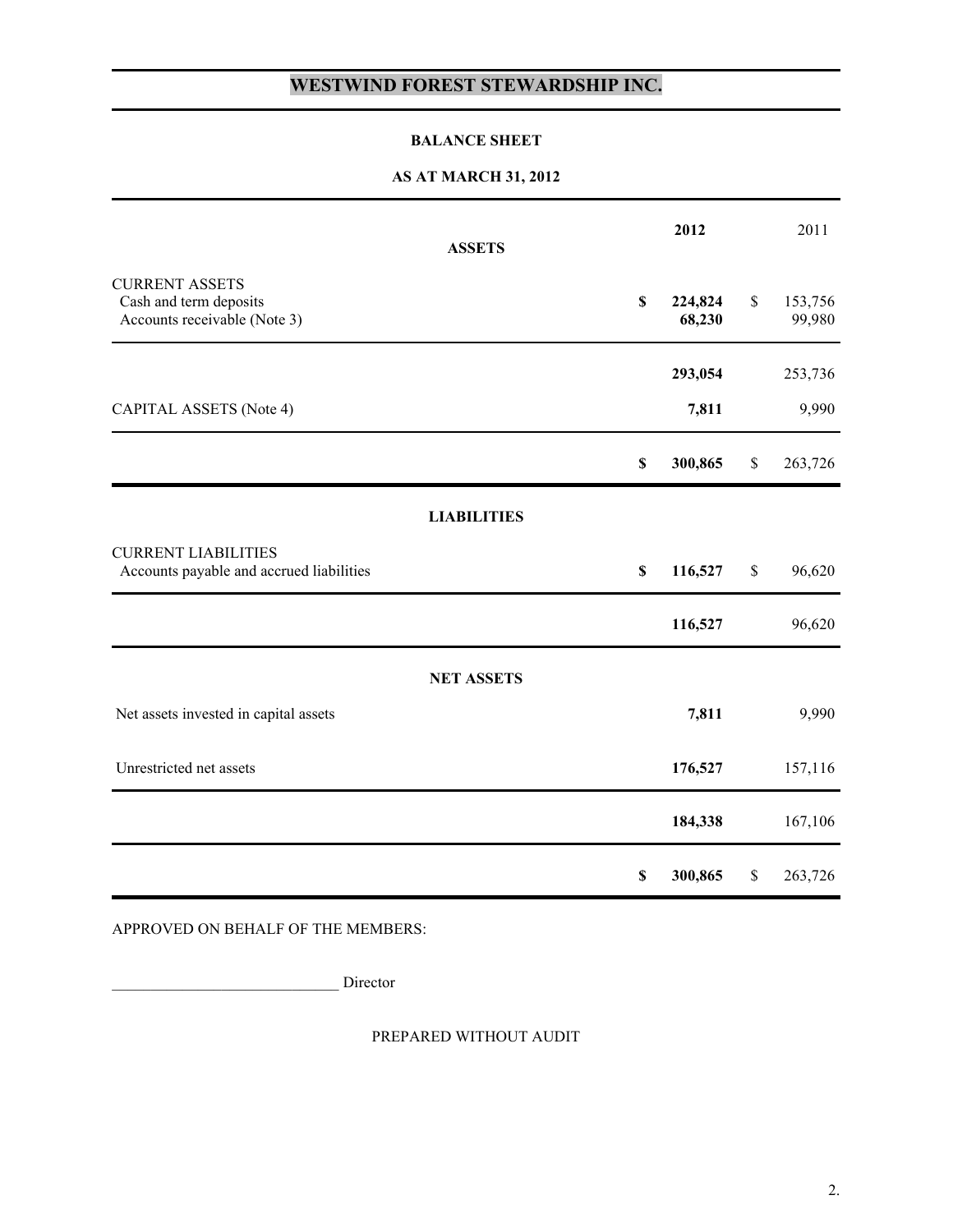### **STATEMENT OF CHANGES IN NET ASSETS**

## **FOR THE YEAR ENDED MARCH 31, 2012**

|                                                | Invested in<br><b>Capital Assets</b> | <b>Unrestricted</b> | <b>Internally</b><br><b>Restricted</b> |    | 2012<br><b>Total</b> |    | 2011<br>Total |
|------------------------------------------------|--------------------------------------|---------------------|----------------------------------------|----|----------------------|----|---------------|
| Balance beginning<br>of year                   | \$<br>9,990                          | \$<br>157,116       | \$<br>$\blacksquare$                   | S  | 167,106              | S. | 113,856       |
| Excess (shortfall) of<br>revenue over expenses | (2,179)                              | 19,411              |                                        |    | 17,232               |    | 53,250        |
|                                                | \$<br>7,811                          | \$<br>176,527       | \$                                     | \$ | 184,338              | S  | 167,106       |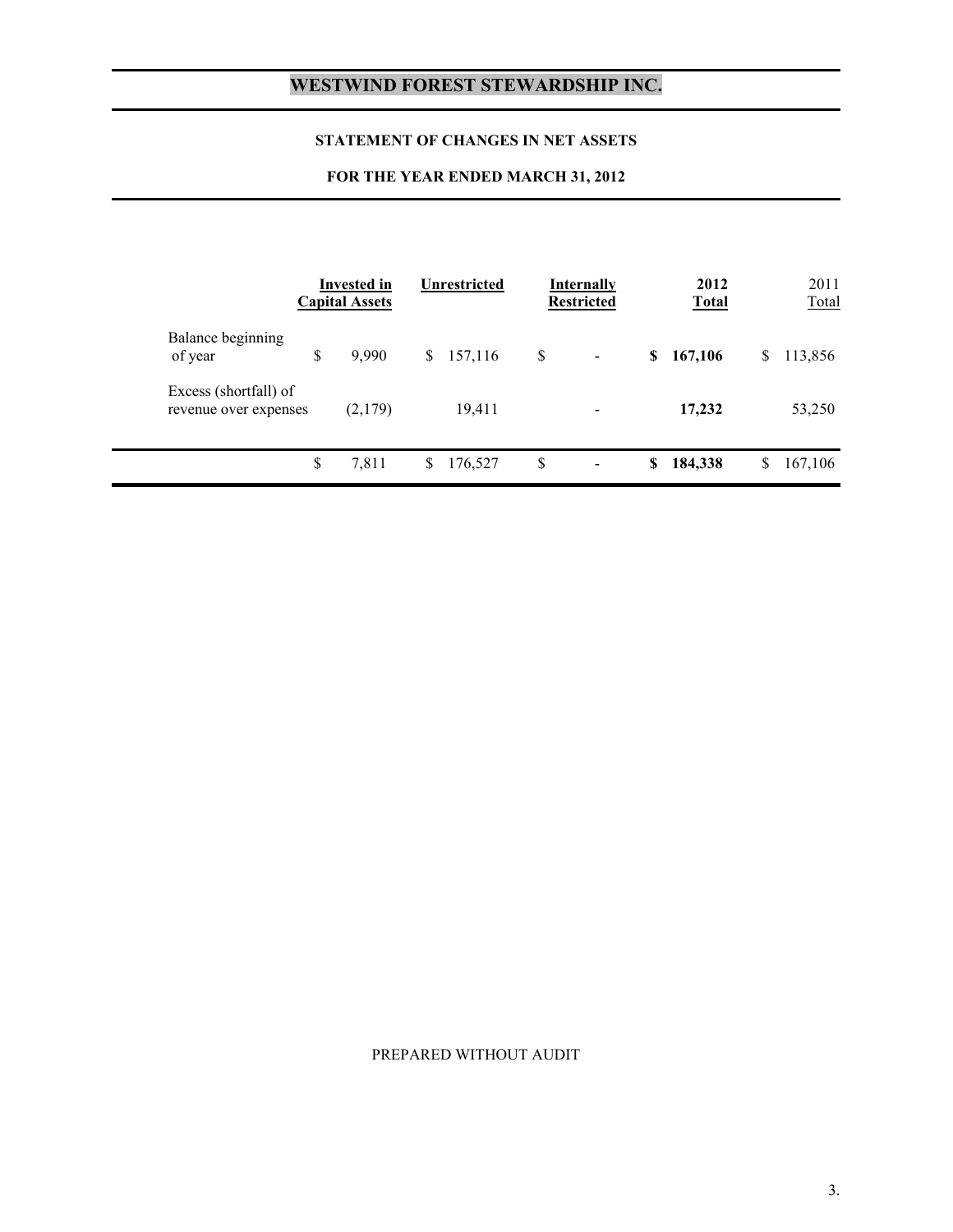### **STATEMENT OF REVENUE, EXPENDITURES AND SURPLUS**

### **FOR THE YEAR ENDED MARCH 31, 2012**

|                                                                            | 2012                        | 2011                        |
|----------------------------------------------------------------------------|-----------------------------|-----------------------------|
| <b>OPERATING REVENUE</b>                                                   |                             |                             |
| Funding                                                                    |                             |                             |
| Renewal trust                                                              | \$<br>143,171               | \$<br>142,631               |
| Forestry futures                                                           | 342,630                     | 289,468                     |
| Ivey foundation                                                            | 103,537                     | 48,400                      |
| Other                                                                      |                             |                             |
| Levies                                                                     | 492,732                     | 397,450                     |
| Services                                                                   | 5,117                       | 5,034                       |
| MNR inventory                                                              | 39,100                      | 89,590                      |
| MNR partnership                                                            | 3,450                       | 8,000                       |
| Roads funding                                                              | 613,908                     | 615,163                     |
| Share sales                                                                | 59,531                      | 127,623                     |
| Interest income                                                            | 1,814                       | 351                         |
|                                                                            | 1,804,990                   | 1,723,710                   |
| <b>OPERATING EXPENSES</b><br>Staff<br>Vehicle<br>Office and administration | 471,441<br>49,965<br>48,577 | 483,378<br>41,937<br>49,081 |
| FSC standards                                                              | 35,802                      | 13,337                      |
| Annual planning                                                            | 77,774                      | 72,534                      |
| Other operational                                                          | 740,153                     | 707,912                     |
| Forestry futures                                                           | 340,492                     | 286,859                     |
| Silviculture expenses                                                      | 21,375                      | 12,602                      |
| Depreciation                                                               | 2,179                       | 2,820                       |
|                                                                            | 1,787,758                   | 1,670,460                   |
| <b>SURPLUS FOR THE YEAR</b>                                                | \$<br>17,232                | \$<br>53,250                |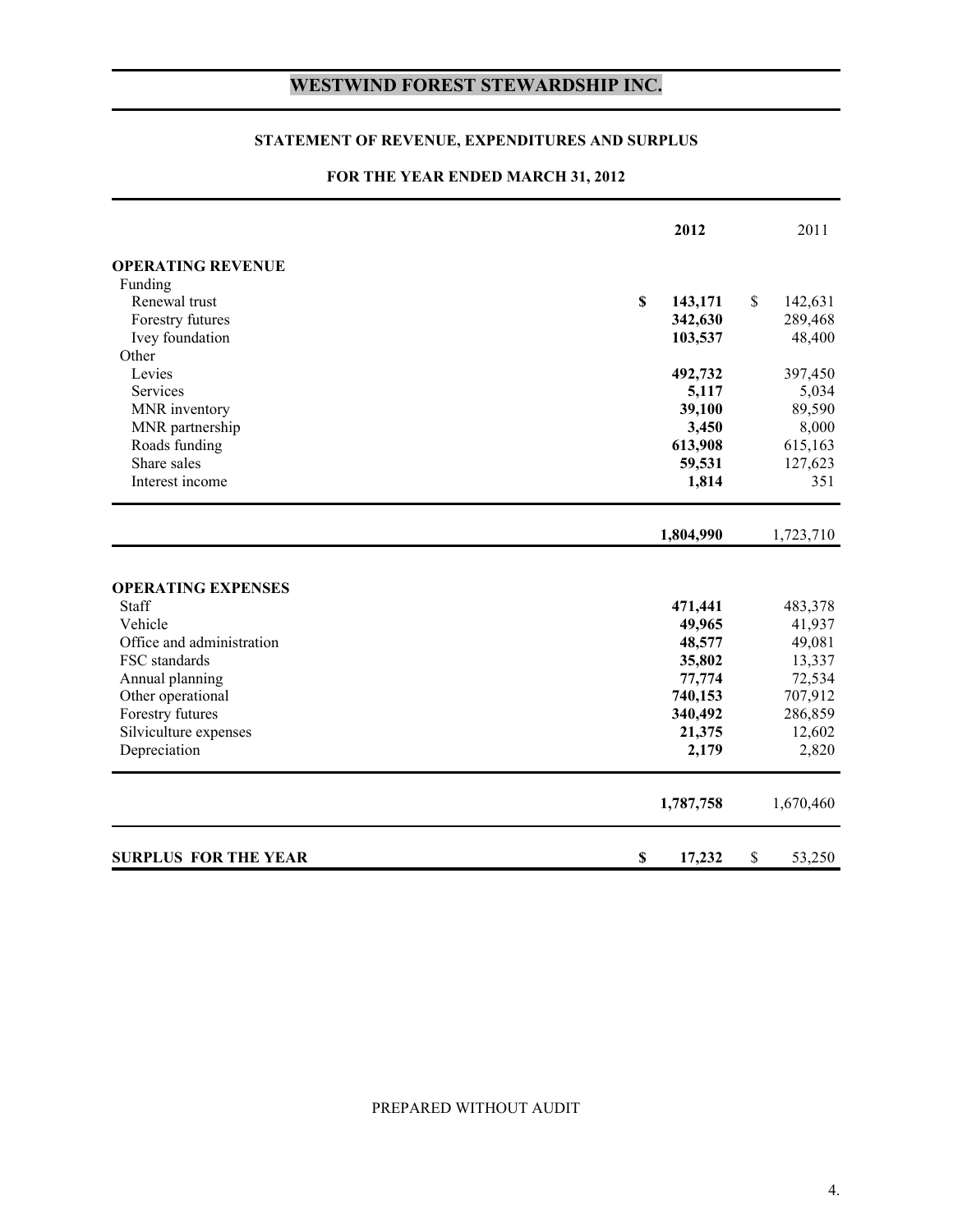### **STATEMENT OF CHANGES IN FINANCIAL POSITION**

### **FOR THE YEAR ENDED MARCH 31, 2012**

|                                                                     |              | 2012    |      | 2011      |
|---------------------------------------------------------------------|--------------|---------|------|-----------|
|                                                                     |              |         |      |           |
| OPERATING ACTIVITIES                                                |              |         |      |           |
| Working capital from operations<br>Surplus (deficiency)             | $\mathbb{S}$ | 17,232  | $\$$ | 53,250    |
| Add: non working capital charges (credits)                          |              |         |      |           |
| Depreciation                                                        |              | 2,179   |      | 2,820     |
|                                                                     |              |         |      |           |
|                                                                     |              | 19,411  |      | 56,070    |
|                                                                     |              |         |      |           |
| Net change in non-cash working capital<br>balances from operations* |              | 51,657  |      | (62, 371) |
|                                                                     |              |         |      |           |
|                                                                     |              | 71,068  |      | (6,301)   |
|                                                                     |              |         |      |           |
| FINANCING ACTIVITIES                                                |              |         |      |           |
|                                                                     |              |         |      |           |
|                                                                     |              |         |      |           |
|                                                                     |              |         |      |           |
| <b>INVESTING ACTIVITIES</b>                                         |              |         |      |           |
|                                                                     |              |         |      |           |
|                                                                     |              |         |      |           |
|                                                                     |              |         |      |           |
| INCREASE (DECREASE) IN CASH                                         |              | 71,068  |      | (6,301)   |
| CASH, beginning of year                                             |              | 153,756 |      | 160,057   |
|                                                                     |              |         |      |           |
| CASH, end of year                                                   | $\mathbb S$  | 224,824 | \$   | 153,756   |

\* Consisting of changes in accounts receivable, GST receivable, accounts payable and accrued liabilities and stewardship funds payable.